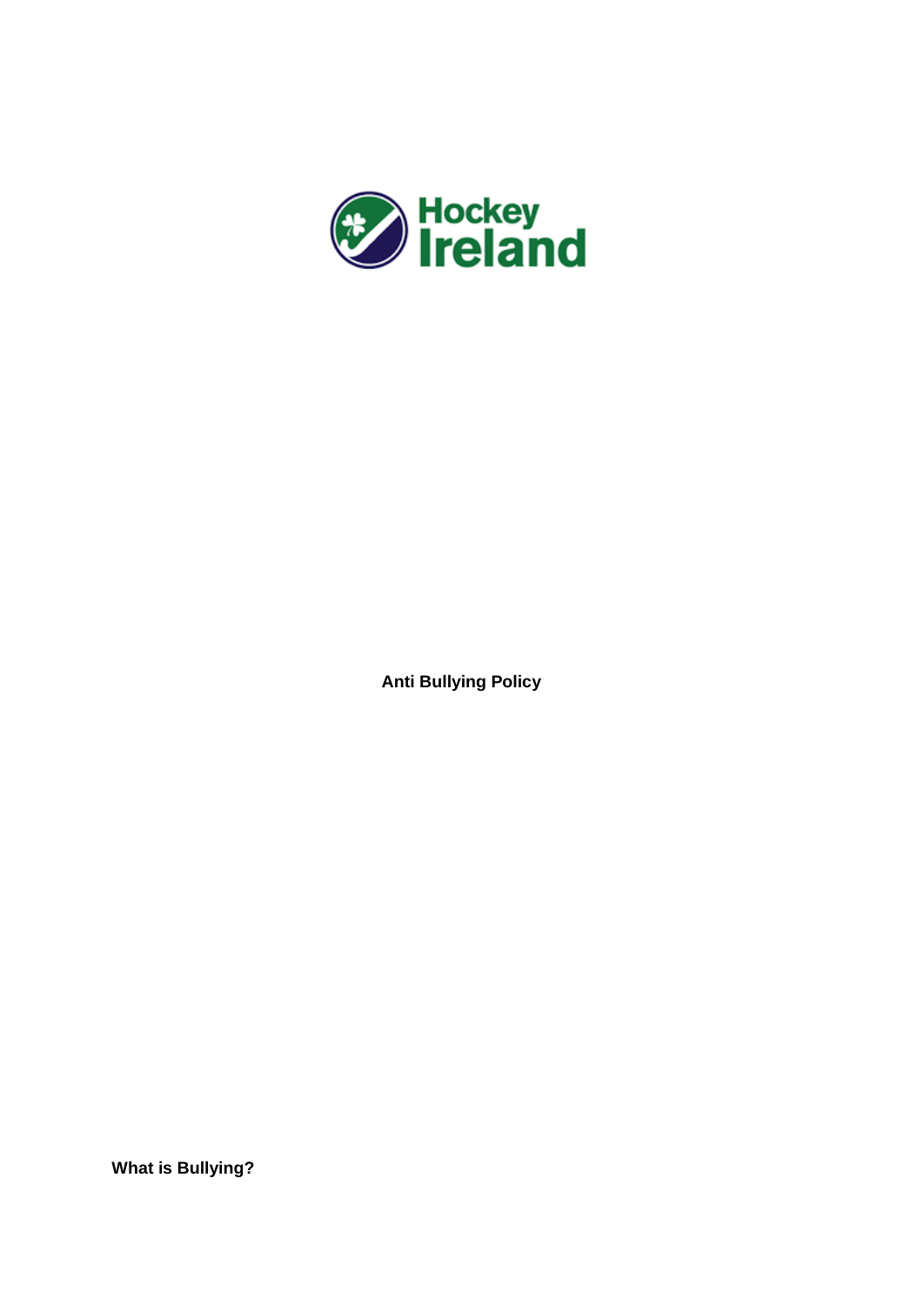Bullying is defined by the Department of Education and Skills guidelines as unwanted negative behaviour, verbal, psychological or physical, conducted by an individual or group against another person (or persons) and which is repeated over time.

# **Bullying**

- All forms of bullying will be addressed.
- Everybody in the club/organisation has a responsibility to work together to stop bullying.
- Bullying can include online as well as offline behaviour.

## **Bullying can include:**

• Physical pushing, kicking, hitting, pinching etc…

• Name calling, sarcasm, spreading rumours, persistent teasing and emotional torment through ridicule, humiliation or the continual ignoring of individuals.

- Posting of derogatory or abusive comments, videos or images on social network sites.
- Racial taunts, graffiti, gestures, sectarianism, sexual comments, suggestions or behaviour.
- Unwanted physical contact.

Children with a disability, from ethnic minorities, young people who are gay or lesbian, or those with learning difficulties are more vulnerable to this form of abuse and are more likely to be targeted.

### **The club or organisation will:**

• Recognise its duty of care and responsibility to safeguard all participants from harm.

• Promote and implement this anti-bullying policy in addition to our safeguarding policy and procedures.

• Seek to ensure that bullying behaviour is not accepted or condoned.

• Require all members of the club/organisation to be given information about, and sign up to, this policy.

- Take action to investigate and respond to any alleged incidents of bullying.
- Encourage and facilitate children and young people to play an active part in developing and adopting a code of conduct to address bullying.
- Ensure that coaches are given access to information, guidance and/or training on bullying.

### **Each participant, coach, volunteer or official will:**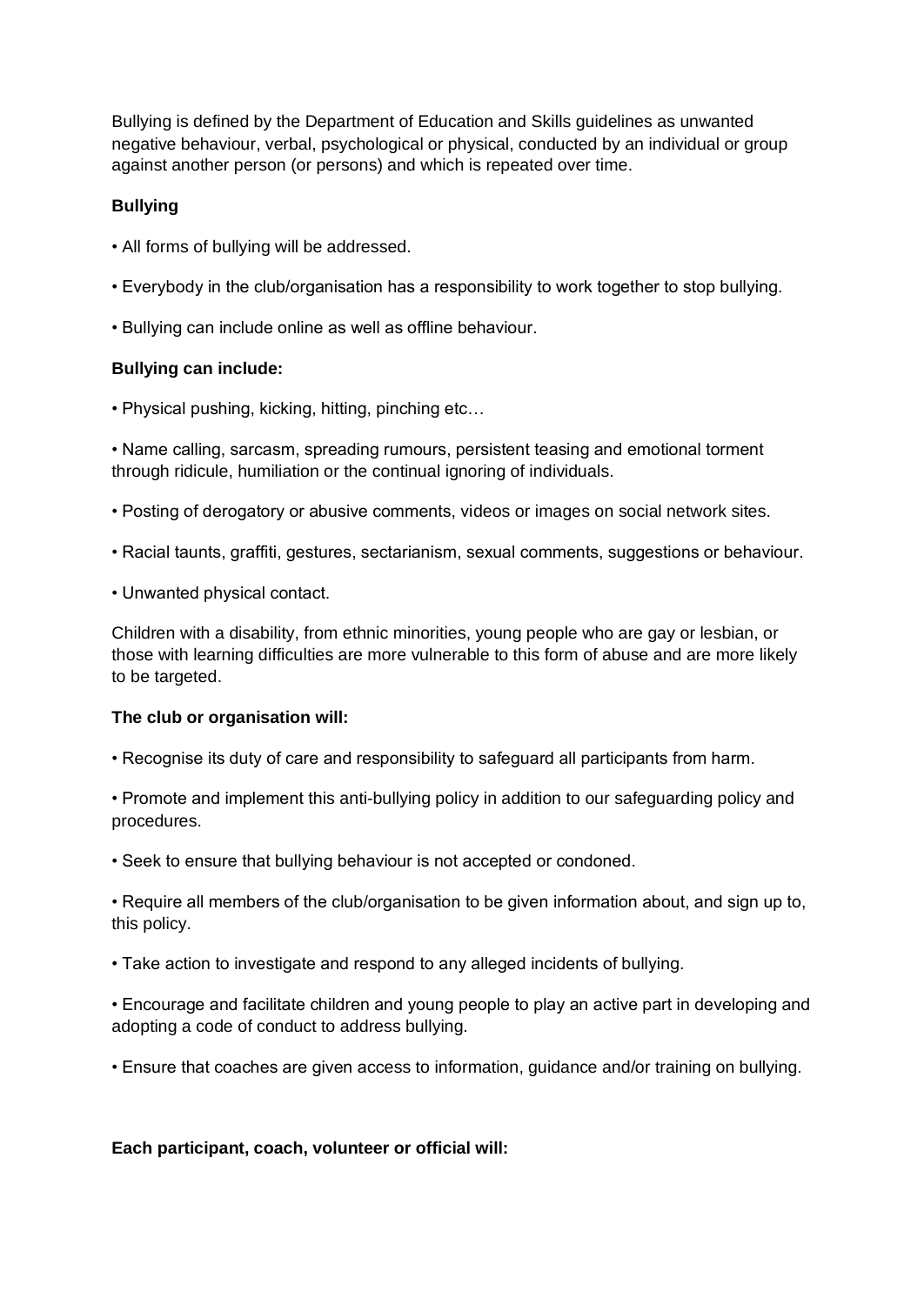• Respect every child's need for, and rights to, a play environment where safety, security, praise, recognition and opportunity for taking responsibility are available.

• Respect the feelings and views of others.

• Recognise that everyone is important and that our differences make each of us special and should be valued.

• Show appreciation of others by acknowledging individual qualities, contributions and progress.

• Be committed to the early identification of bullying, and prompt and collective action to deal with it.

• Ensure safety by having rules and practices carefully explained and displayed for all to see.

• Report incidents of bullying they see to the club children's officer – by doing nothing you are condoning bullying.

### **Support to the child:**

• Children should know who will listen to and support them.

• Systems should be established to open the door to children wishing to talk about bullying or any other issue that affects them.

• Potential barriers to talking (including those associated with a child's disability or impairment) need to be identified and addressed at the outset to enable children to approach adults for help.

- Children should have access to Helpline numbers.
- Anyone who reports an incident of bullying will be listened to carefully and be supported.

• Any reported incident of bullying will be investigated objectively and will involve listening carefully to all those involved.

• Children being bullied will be supported and assistance will be given to uphold their right to play and live in a safe environment which allows their healthy development.

• Those who bully will be supported and encouraged to stop bullying.

• Sanctions for those bullying others that involve long periods of isolation, or which diminish and make individuals look or feel foolish in front of others, will be avoided.

### **Support to the parents/guardians:**

• Parents /guardians should be advised on the organisation/ club's bullying policy and practice.